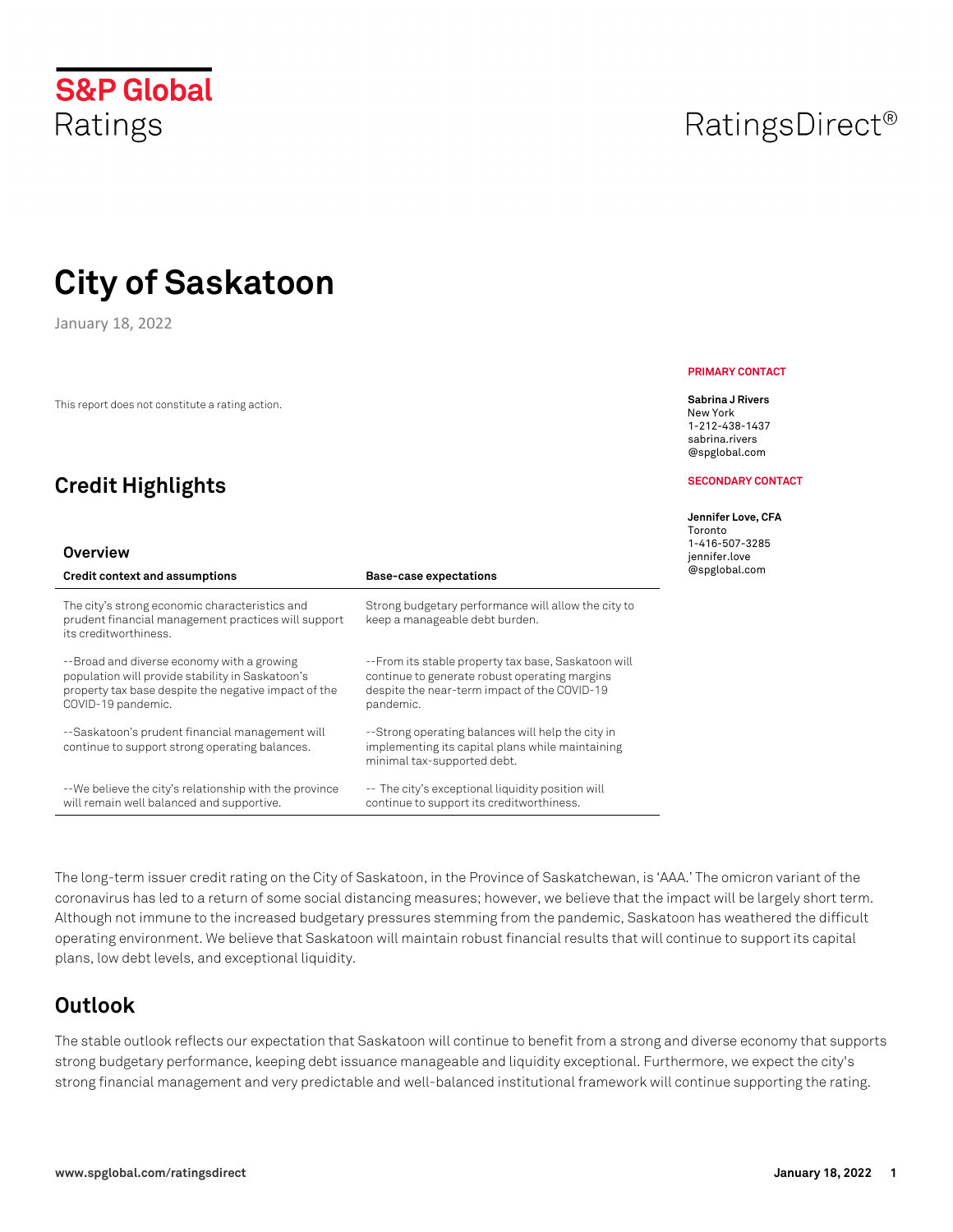### **Downside scenario**

Although we view it as unlikely in the next two years, sustained material erosion in Saskatoon's economy could lead to revenue growth persistently lagging that of expenditures. If this caused the city to experience lower operating balances, run persistent aftercapital deficits, and increase its tax-supported debt above 60% of operating revenues, we could lower the rating.

# **Rationale**

#### *Strong economic profile and prudent financial management practices will support Saskatoon's creditworthiness*

We continue to view Saskatoon's economy as strong and diversified. Saskatoon is Saskatchewan's commercial center and its largest census metropolitan area (CMA). The local population has increased 2.2% per year, on average, since 2016; management expects that the population will continue climbing. Agriculture, natural resources (most notably potash mining and uranium), and the public sector are the local economy's largest industries. Although we expect the global pandemic will continue to affect economic growth in 2022 as social distancing and other preventative measures slow business activity, we believe this slowdown will be temporary and the city's economic diversity and ongoing population growth should continue to support GDP per capita growth in line with Canada's over the forecast horizon. Given Saskatoon's fairly high median household income, we believe that the city's average GDP per capita is higher than the national average of approximately US\$54,000 in 2022.

We believe that Saskatoon's strong and prudent financial management is a key credit strength. The city's management team is experienced and qualified to effectively enact fiscal policies and respond to external risks. Saskatoon demonstrates good political and managerial strength with its lengthy track record of passing budgets before the start of the fiscal year with minimal variations from budgeted revenues and expenses. We also view management accountability as strong and financial policies as prudent. Management's disclosure and transparency are good, and the city prepares robust annual budget documents. The city prepares multiyear operating and capital budgets for subsequent years, as well as long-term capital and borrowing plans. We believe that this supports fiscal transparency and discipline.

Saskatoon, like other Canadian municipalities, benefits from a very predictable and well-balanced local and regional government framework that has demonstrated a high degree of institutional stability. Although provincial governments mandate a significant proportion of municipal spending, they also provide operating fund transfers and impose fiscal restraint through legislative requirements to pass balanced operating budgets. Municipalities generally have the ability to match expenditures well with revenues, except for capital spending, which can be intensive. Operating surpluses typically fund capital expenditures and future liabilities (such as postemployment obligations and landfill closure costs) through reserve contributions. We expect Saskatoon's relationship with Saskatchewan will remain supportive.

#### *Strong budgetary performance will assist in keeping the debt burden manageable*

Saskatoon's budgetary performance has historically been strong, and we expect this trend will persist through the outlook horizon. The city generated an operating surplus in 2020, supported by the use of Municipal Economic Enhancement Program (MEEP) funds as well as reserves. The city received C\$19 million in Safe Restart funds for use in 2021 to counteract the impacts of the pandemic and management responded with cost-cutting measures and used its fiscal stabilization reserve. The city passes balanced budgets, and pre-finances some capital projects through dedicated tax increases and building out of reserves. This practice has led to high operating balances and after-capital surpluses, on average. We expect operating balances will average almost 22% and after-capital surpluses about 3.9% for 2021-2024. The city's planned capital expenditures are in line with historical levels and include road preservation and land development, as well as the new bus rapid transit system.

Saskatoon's debt burden is expected to remain manageable, at 43% of consolidated revenues in 2024. The city issues debt to fund some capital projects; however, it also internally finances some capital projects to minimize debt issuance. Over 2021-2024, Saskatoon estimates that it could issue up to about C\$241 million of debt to fund capital projects, leading to total debt of about C\$435 million by 2024. We expect the city's interest burden will remain low at 1.5% of revenues, on average. Saskatoon's debt burden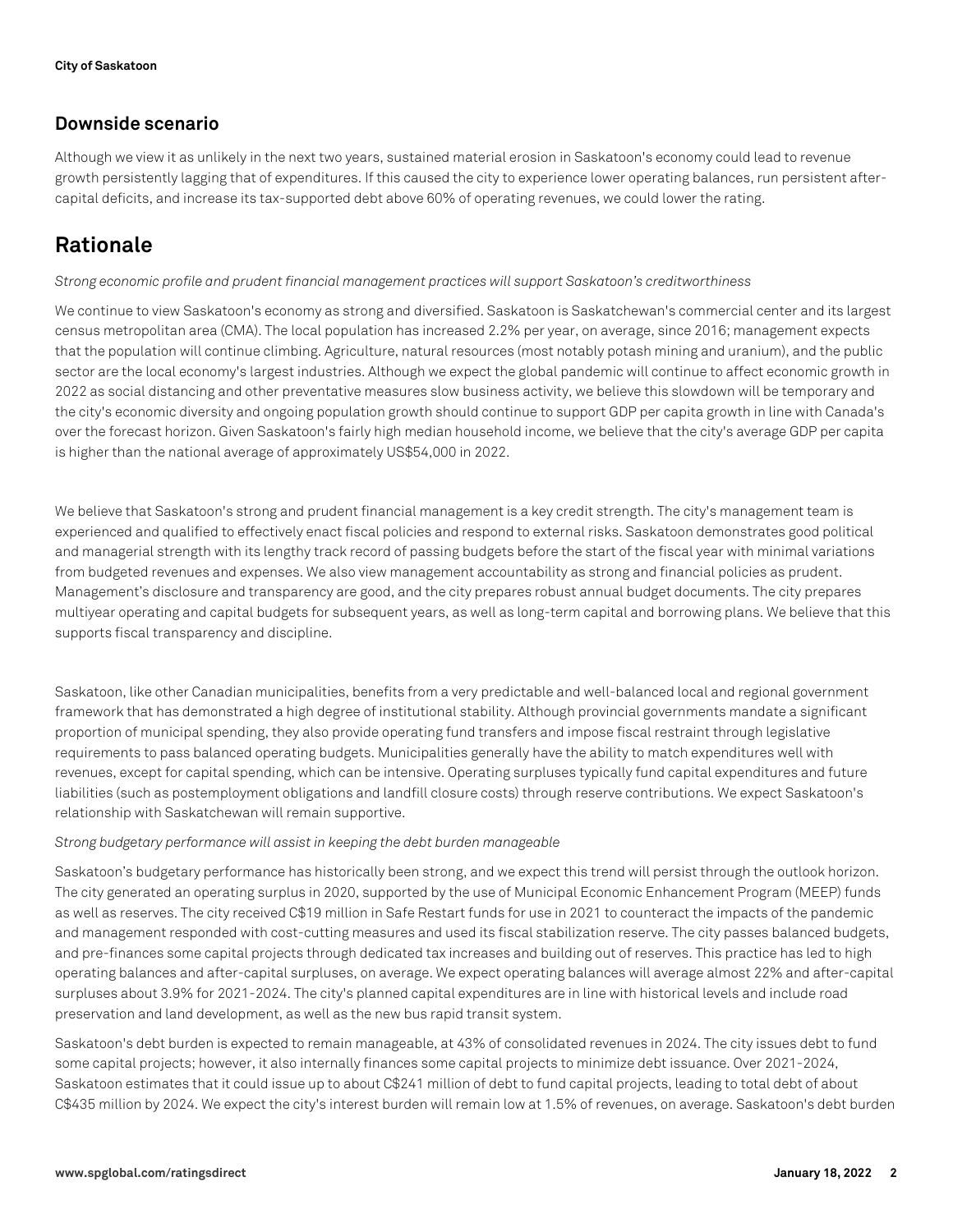is supported by high operating margins, which over five years exceed total direct debt outstanding, highlighting the small and manageable burden.

The city maintains exceptional levels of liquidity. We estimate free cash balances and investments will be slightly above C\$646 million in the next 12 months. This should cover about 16x next 12 months' debt service. We expect this ratio will remain well above 100% over the next two years. Similar to that of its domestic peers, Saskatoon's access to external liquidity is satisfactory, in our view.

#### **City of Saskatoon Selected Indicators**

| Mil.C\$                                                        | 2019     | 2020     | 2021bc   | 2022bc   | 2023bc            | 2024bc   |
|----------------------------------------------------------------|----------|----------|----------|----------|-------------------|----------|
| Operating revenue                                              | 906.6    | 884.6    | 913.2    | 930.9    | 968.7             | 1,015.8  |
| Operating expenditure                                          | 675.4    | 706.7    | 714.9    | 733.1    | 752.0             | 771.3    |
| Operating balance                                              | 231.2    | 177.9    | 198.3    | 197.8    | 216.7             | 244.5    |
| Operating balance (% of<br>operating revenue)                  | 25.5     | 20.1     | 21.7     | 21.3     | 22.4              | 24.1     |
| Capital revenue                                                | 44.6     | 138.2    | 100.2    | 41.7     | 79.6              | 115.8    |
| Capital expenditure                                            | 224.1    | 265.8    | 241.9    | 243.5    | 255.7             | 299.5    |
| Balance after capital accounts                                 | 51.7     | 50.3     | 56.5     | (4.0)    | 40.6              | 60.8     |
| Balance after capital accounts<br>(% of total revenue)         | 5.4      | 4.9      | 5.6      | (0.4)    | 3.9               | 5.4      |
| Debt repaid                                                    | 27.6     | 24.4     | 19.1     | 27.0     | 27.5              | 29.7     |
| Gross borrowings                                               | 0.0      | 0.0      | 79.7     | 75.0     | 63.9              | 23.1     |
| Balance after borrowings                                       | 24.1     | 25.9     | 117.1    | 44.0     | 77.0              | 54.3     |
| Direct debt (outstanding at<br>year-end)                       | 126.5    | 106.0    | 171.6    | 225.0    | 266.9             | 266.3    |
| Direct debt (% of operating<br>revenue)                        | 14.0     | 12.0     | 18.8     | 24.2     | 27.6              | 26.2     |
| Tax-supported debt<br>(outstanding at year-end)                | 326.3    | 300.2    | 359.9    | 407.0    | 442.5             | 435.0    |
| Tax-supported debt (% of<br>consolidated operating<br>revenue) | 36.0     | 33.9     | 39.4     | 43.7     | 45.7              | 42.8     |
| Interest (% of operating<br>revenue)                           | 1.2      | 1.5      | 1.4      | 1.5      | 1.5               | 1.6      |
| Local GDP per capita (\$)                                      | $ -$     | $- -$    | $- -$    | $ -$     | $\qquad \qquad -$ |          |
| National GDP per capita (\$)                                   | 46,328.7 | 43,258.3 | 51,962.0 | 53,932.6 | 55,678.9          | 58,871.8 |

The data and ratios above result in part from S&P Global Ratings' own calculations, drawing on national as well as international sources, reflecting S&P Global Ratings' independent view on the timeliness, coverage, accuracy, credibility, and usability of available information. The main sources are the financial statements and budgets, as provided by the issuer. bc--Base case reflects S&P Global Ratings' expectations of the most likely scenario. C\$--Canadian dollar. \$--U.S. dollar.

#### **Ratings Score Snapshot**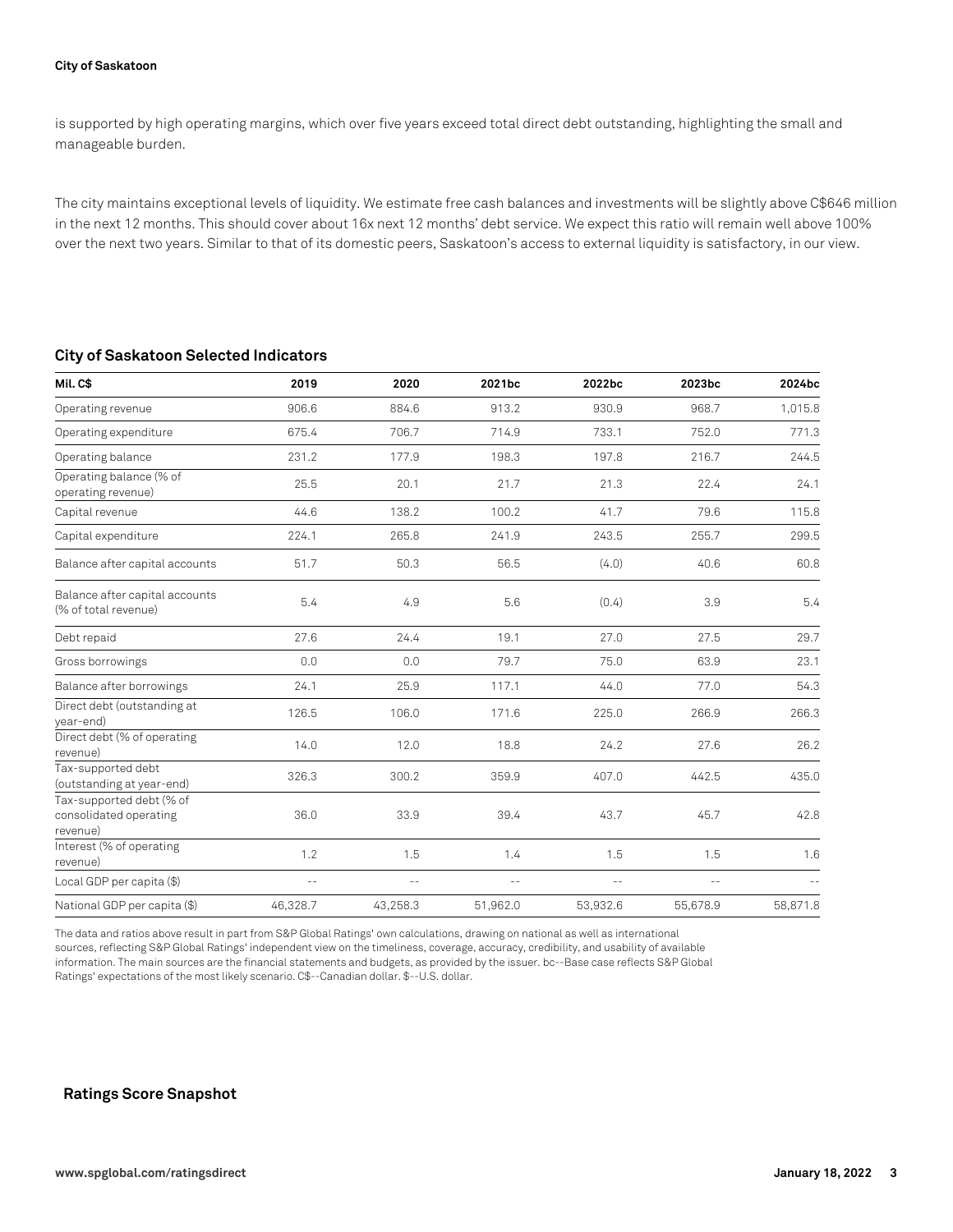| Key rating factors           | <b>Scores</b> |
|------------------------------|---------------|
| Institutional framework      | 2             |
| Economy                      |               |
| Financial management         |               |
| <b>Budgetary performance</b> |               |
| Liquidity                    |               |
| Debt burden                  |               |
| Stand-alone credit profile   | aaa           |
|                              |               |

Issuer credit rating AAA S&P Global Ratings bases its ratings on non-U.S. local and regional governments (LRGs) on the six main rating factors in this table. In the "**Methodology For Rating Local And Regional Governments Outside Of The U.S.**," published on July 15, 2019, we explain the steps we follow to derive the global scale foreign currency rating on each LRG. The institutional framework is assessed on a six-point scale: 1 is the strongest and 6 the weakest score. Our assessments of economy, financial management, budgetary performance, liquidity, and debt burden are on a five-point scale, with 1 being the strongest score and 5 the weakest.

# **Key Sovereign Statistics**

Sovereign Risk Indicators, Dec. 13, 2021. Interactive version available at http://www.spratings.com/sri

### **Related Criteria**

- Environmental Social And Governance Principles In Credit Ratings, Oct. 10, 2021
- Criteria | Governments | International Public Finance: Methodology For Rating Local And Regional Governments , July 15, 2019
- Principles Of Credit Ratings, Feb. 16, 2011

# **Related Research**

- Economic Outlook Canada Q1 2022: Economy Set To Expand Strongly, Nov. 29, 2021
- As Canadian Municipalities Negotiate A New Landscape, Nov. 8, 2021
- Institutional Framework Assessments For International Local And Regional Governments, Dec. 15, 2021
- Comparative Statistics: Risk Indicators For Canadian Local And Regional Governments, Sept. 1, 2021
- S&P Global Ratings Definitions, Nov. 10, 2021
- Public Finance System: Canadian Municipalities, May 12, 2020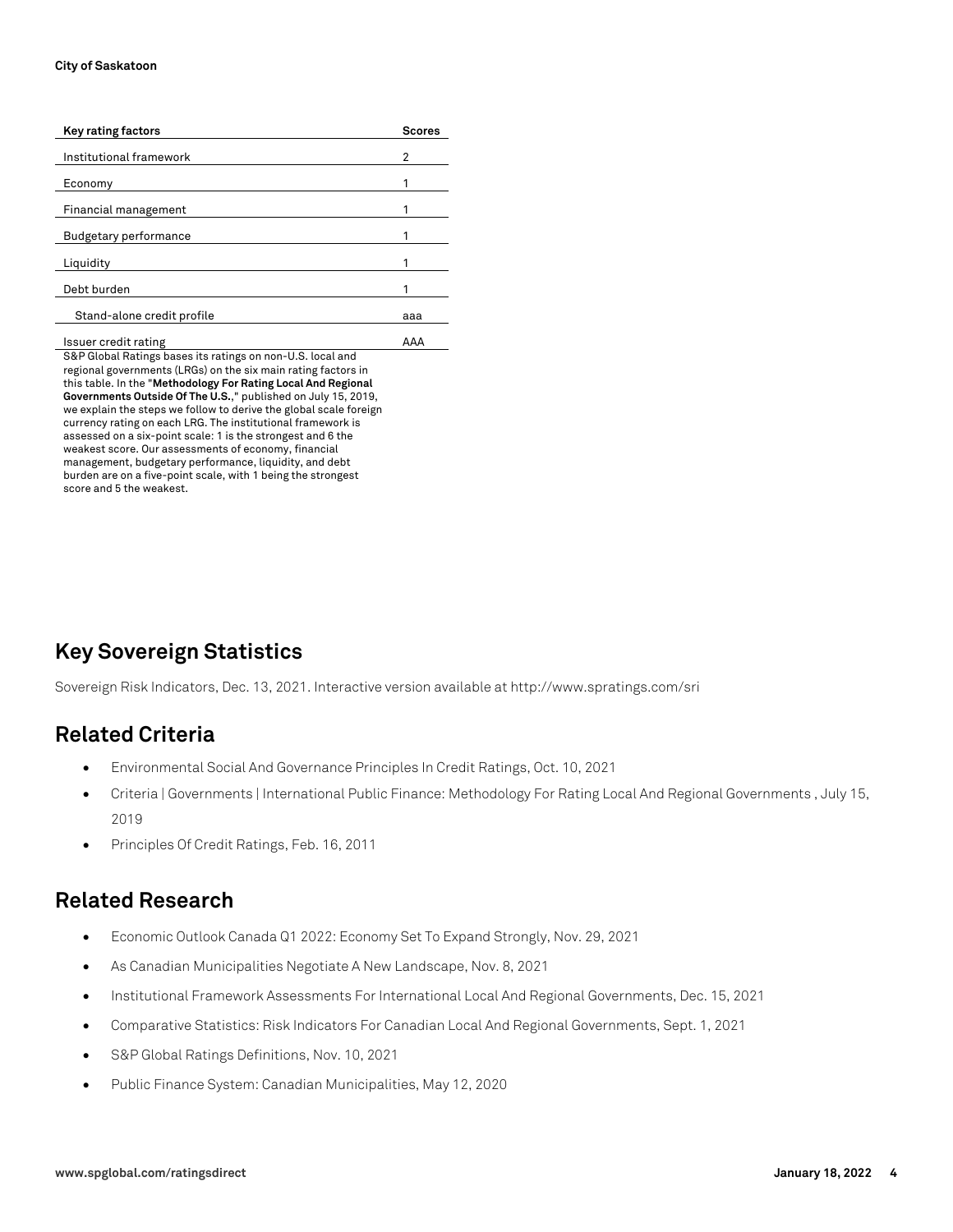• Guidance: Methodology For Rating Local And Regional Governments Outside Of The U.S., July 15, 2019

#### **Ratings Detail (as of January 18, 2022)\***

| Saskatoon (City of)                  |                         |                 |  |  |  |  |
|--------------------------------------|-------------------------|-----------------|--|--|--|--|
| <b>Issuer Credit Rating</b>          |                         | AAA/Stable/--   |  |  |  |  |
| Senior Unsecured                     |                         | AAA             |  |  |  |  |
| <b>Issuer Credit Ratings History</b> |                         |                 |  |  |  |  |
| 29-Jul-2002                          | <b>Foreign Currency</b> | AAA/Stable/--   |  |  |  |  |
| 12-Jul-2001                          |                         | $AA+/Stable/--$ |  |  |  |  |
| 12-Jul-2001                          | <b>Local Currency</b>   | AAA/Stable/--   |  |  |  |  |

\*Unless otherwise noted, all ratings in this report are global scale ratings. S&P Global Ratings credit ratings on the global scale are comparable across countries. S&P Global Ratings credit ratings on a national scale are relative to obligors or obligations within that specific country. Issue and debt ratings could include debt guaranteed by another entity, and rated debt that an entity guarantees.